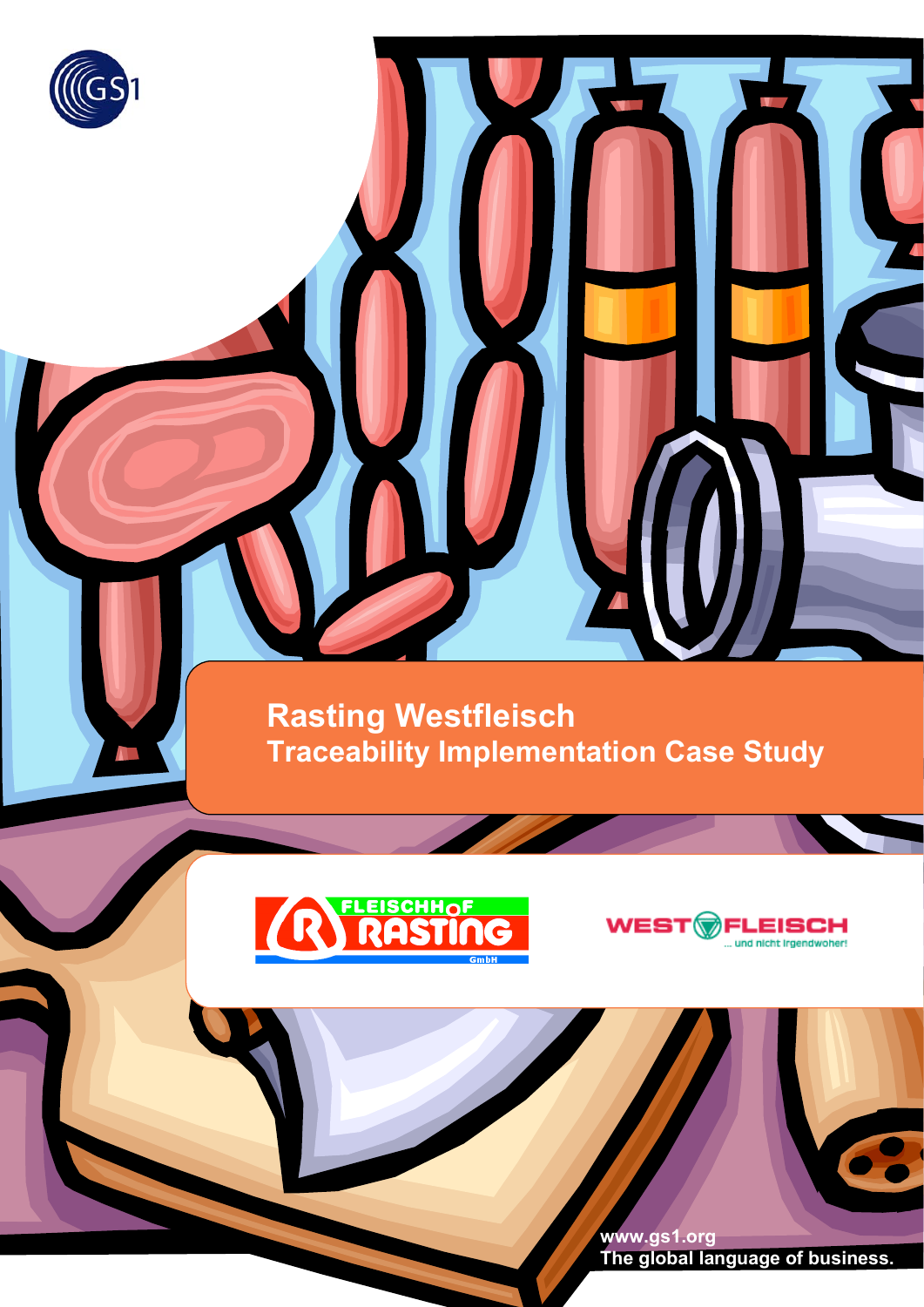



## **Rasting and Westfleisch:**

### **Continuing to build consumer trust by using the GS1 System**

Rasting, a major German meat and sausage processor and Westfleisch, a German beef slaughterer, understand that today they must continue to build consumer trust by providing information about all meat process and characteristics throughout the supply chain. Continued success of both companies relies on their ability to provide reliable quality systems, production, logistics and exchange of data. When dealing with external clients, they use the GS1 System, which enables them to track and trace products from animal to plate.

## **Rasting**

Rasting produces over 60,000 tonnes of meat products per year, all of which are sold under the Rasting label. In 2004, the company boasted an annual turnover of 225 million Euros. Approximately 500 people are employed in the company's 2 meat plants in Meckenheim and Essen. The company supplies over 1,200 customers, which include butcher shops, hotels and supermarkets. Supermarket chain Edeka is Rasting's number 1 customer.

## **Westfleisch**

For the past 75 years Westfleisch has grown in volume and profits, producing over 600,000 tons of meat, including beef, pork and poultry in 2003. The company employs 1,200 people. In 2003, 17.4% of the total quantity sold was exported to over 30 different countries. Despite unstable market conditions, the company enjoyed a 2.4 million Euro surplus in 2003.



**Rasting's meat plant in Meckenheim**

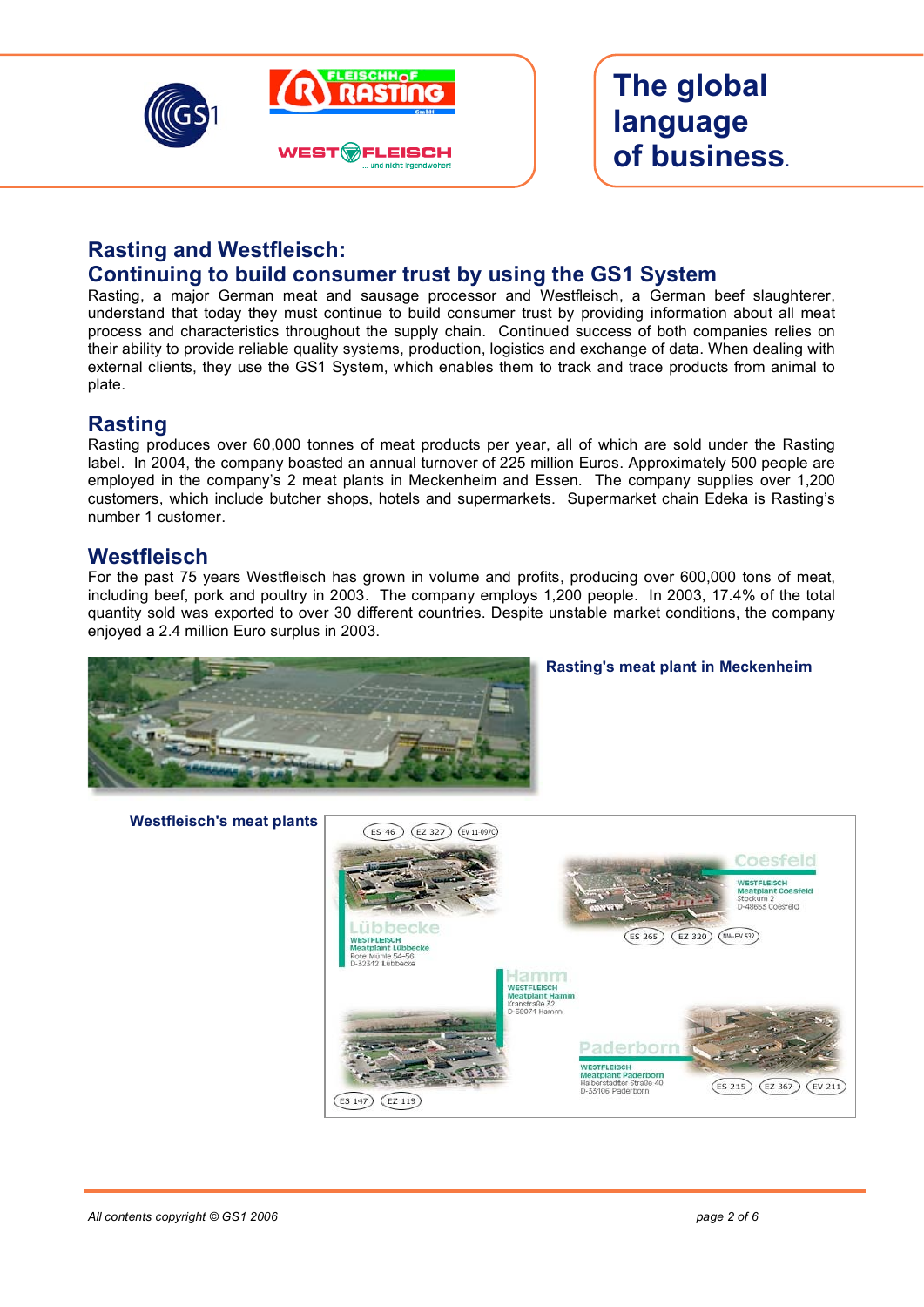



# **The global language of business.**

## **Rasting/Westfleish Supply Chain: From Beef Supplier to End Consumer**

Working with an exclusive beef supplier, Westfleisch slaughters and cuts all meat products supplied to Rasting. Each live animal comes from a local cattle producer in Germany and bears an ear tag and passport, which contains the following information: a nationally-related marker (e.g. DE = Deutschland), county, and the last seven numbers of the registration number of the farm.



*Placement of the GS1-128 bar code on a whole cow carcass at Westfleisch's factory*

Once slaughtered and quartered or halved, Westfleisch identifies each piece of meat with a GS1-128 label, which contains, in human readable form, the name of the slaughterhouse, its European Commission identification number, name and reference number of the labelling organisation, and details of the animal including origin of the animal, where it was reared, slaughtered, date of slaughtering, ear tag number and weight.

A GS1-128 barcode is added to this label, which includes information about the animal and includes the batch number, AI (Application Identifier) 10, which assigns the meat to a specific grouping of animals. The information contained on the label includes the Global Trade Item Number (GTIN), AI 01, and Company internal information AI 93.

A new set of labels is created during each stage of cutting, processing and packaging. This ensures that before dispatch, the label on the final product contains all details of

the animal, from<br>inception. When the inception. carcass arrives into the

cutting zone, the GS1-128 label is scanned to create a new batch number. The batch number provides Rasting with the information on all carcasses.

Once the beef had been cut, it is labelled again with the GS1-128, as highlighted below. This new GS1-128 on meat cuts contains the same information as the one contained on the carcass however the batch number has been changed, according to the new batch, which was created in the cutting zone. Batches are divided according to the number (approximately 50-80) of carcasses cut.

All beef packs are now packed into trays designated for delivery and are labelled with an internal barcode. The internal bar code is then scanned and connected with the individually packed items, labelled with the GS1-128 as shown.



*GS1-128 bar code on a whole cow carcass at Westfleisch's factory*

Westfleisch sends a message via email containing box number, article information, weight and batch number to inform Rasting of the products to be delivered. Upon delivery, Rasting scans the boxes to confirm information received from their database is correct. Should this information not mirror the information from Rasting's database, the product is rejected.

Rasting uses GS1 Serial Shipping Container Code (SSCC) standards to identify pallets. The pallet is sent to the retailer and the SSCC is stored into the company's database. This ensures that Rasting knows what each customer receives, traceable back to the carcass. Providing this traceability service to their customers lifts the burden off of the retailer.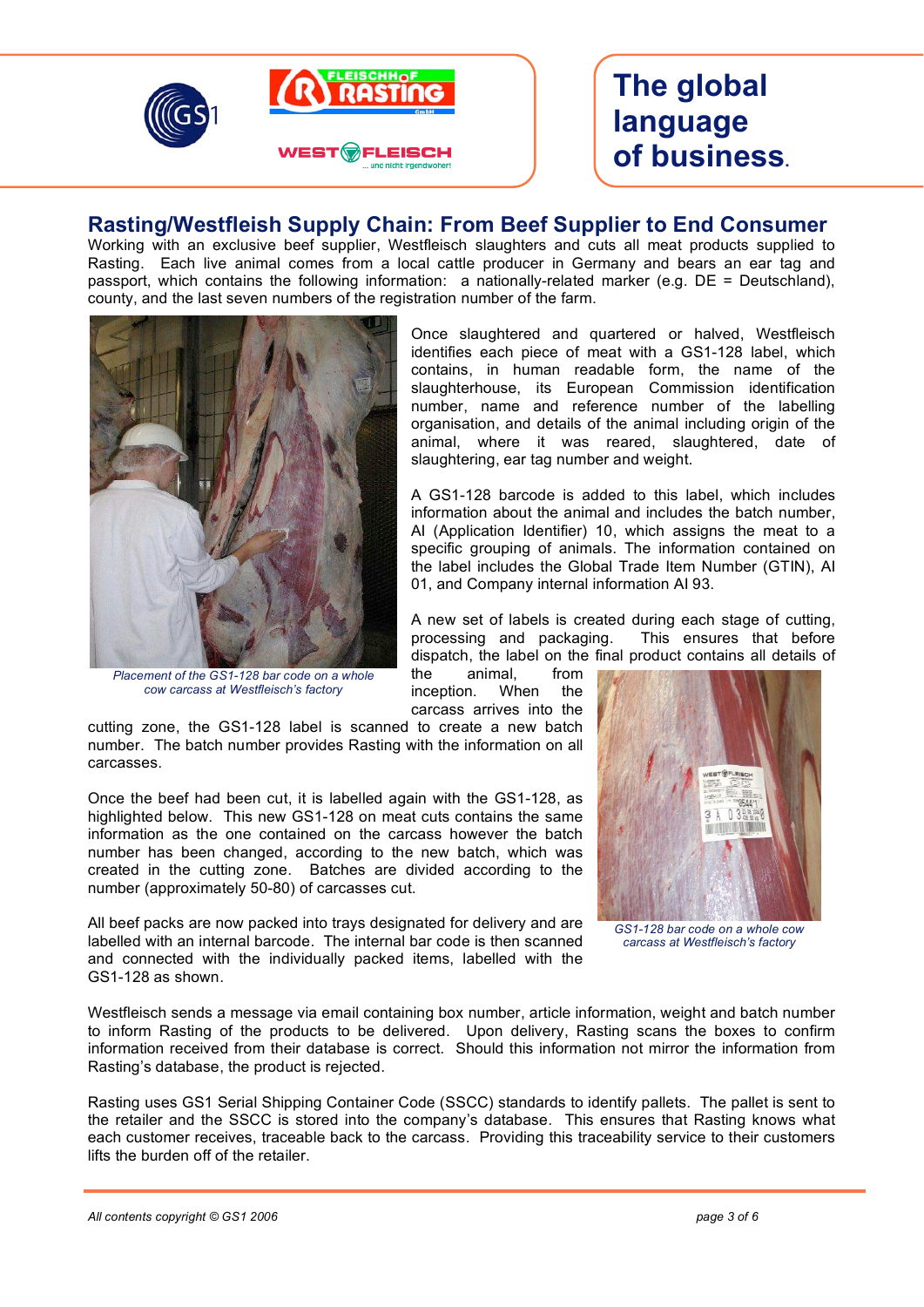



# **The global language of business.**

| EZ-Nr. 119                                                                                           |
|------------------------------------------------------------------------------------------------------|
| Ident Nr.: 02422543                                                                                  |
| Gewicht<br>Darf gern. LMKV ungeöffnet nicht an den<br>Luftzieher bitte sofort auspacken !<br>2,815kg |
|                                                                                                      |
| 002815 (10)<br>002422543                                                                             |
| RANSPNRTVFRPACKLINIA                                                                                 |

#### **Example of GS1-128 for vacuum-packed meat to the retailer from Rasting's meat supplier, Westfleisch.**

#### **Application Identifiers (AIs) indicate**:

| AI 01:    | GTIN (Global Trade Item Number)                                 |
|-----------|-----------------------------------------------------------------|
| AI 3103 & |                                                                 |
|           | $\Lambda$   310(n); $\Lambda$   Not wojaht (n) indicatos the de |

- AI 310(n): Net weight, (n) indicates the decimal point position
- AI 10: Batch or lot number

| <b>WEST</b>                                                      | CH<br>$\blacksquare$                                                                                                                      |
|------------------------------------------------------------------|-------------------------------------------------------------------------------------------------------------------------------------------|
| Fleischcenter Hamm<br>Tel. +49/2388/306-0<br>ORGAINVENT 10009-12 | und nicht irgendwoher!                                                                                                                    |
| Qualitaetskategorie<br>Jungbulle                                 | Herkunft<br>Deutschland<br>aeboren<br>in<br>(ES-Nr: 147<br>utschland<br>geschlachtet<br>in<br>(EZ-Nr:119)<br>Deutschland<br>zerlegt<br>in |
| Artikel/Teilstueck                                               | $-Nr. : 02004$<br>235                                                                                                                     |
|                                                                  | 23,08,200                                                                                                                                 |
|                                                                  | (01)04014952000007(10)02004<br>1(93)<br>19                                                                                                |

#### **Actual GS1-128 bar code.**

#### **Application Identifiers (AIs) indicate:**

- AI 01: GTIN (Global Trade Item Number)
- AI 10: Batch or lot number
- AI 93: Company internal information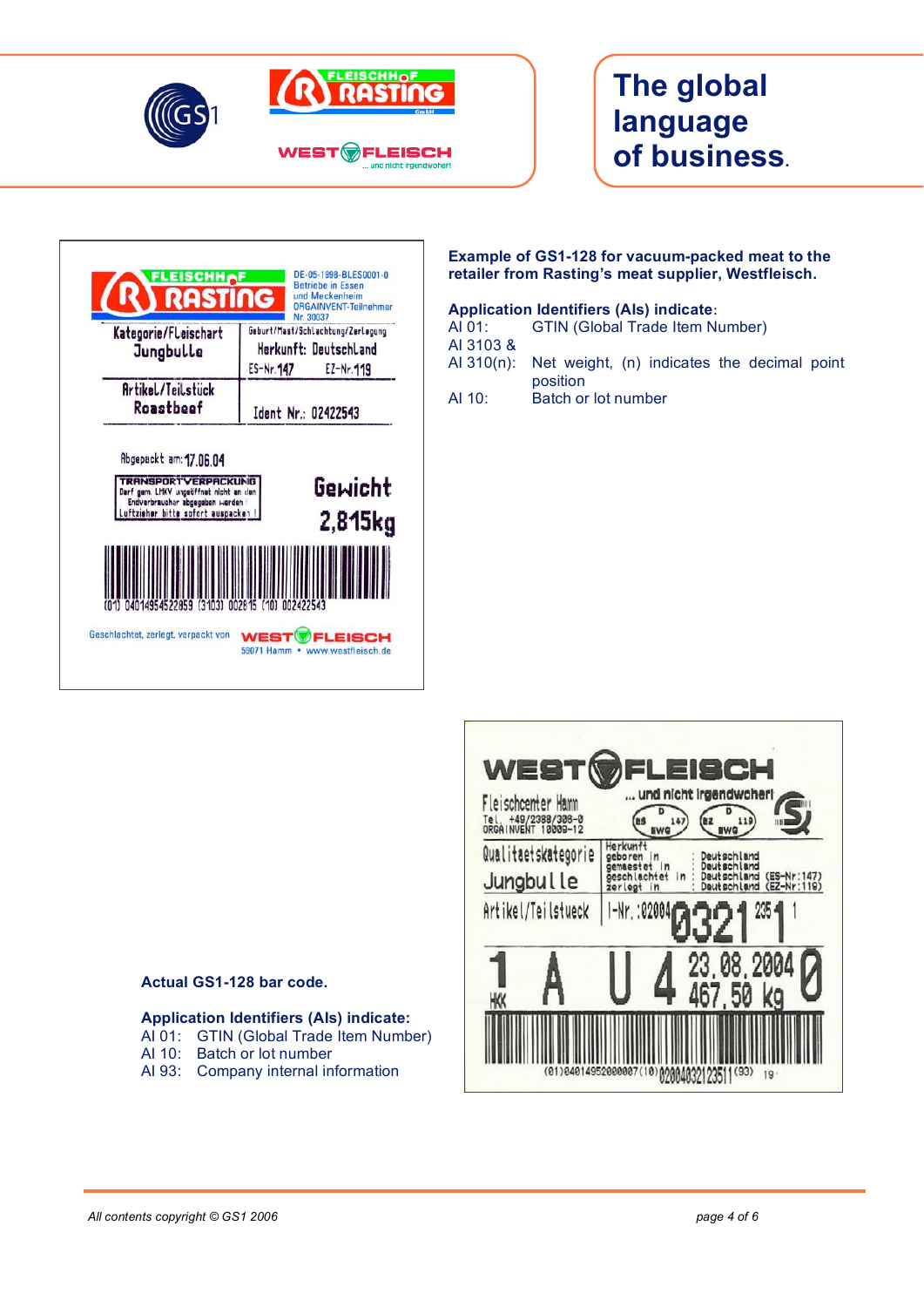



## **The global language of business.**

## **Ready for Recall**

Both companies experienced their first recall situation in 1999 due to the Belgian dioxin crisis. Recycled cooking oil, commonly used in animal feed in the EU to provide the fats needed, became contaminated with dioxins and PCBs when industrial oil got into the recycling process. This got into animal feed and into the food chain. The Belgian government suffered an enormous loss of confidence as a result. All beef products originating from Belgium were re-called. Due to the lack of traceability systems, the Belgian economy lost approximately 1.4 billion Euros.

In contrast, it took Rasting only 36 hours to recall all of the products back to their plant. Germany's largest meat producer is able to meet the EU regulation, demanding traceability within a 4-hour time frame. Should a customer request product information today, Rasting is able to provide an answer within a matter of minutes.

To ensure definite identification and traceability of meat products, Westfleisch uses a multi-levelled batchsystem, which includes information on the quality and origin of each individual animal. Throughout the various production areas, each GS1-128 label is scanned and recorded. Finished products are assigned to each customer order, enabling Westfleisch the ability to recall within minutes.

## **Benefits**

In order to be able to serve the consumer, Westfleisch realised that it needed to provide an efficient tracking and tracing system and this is reflected in their mission statement, "Away from the commodity products – hence, mass goods – and more towards the highly specified raw materials for the industry sector with high degrees of service – that is the way forward and out of this unsatisfactory situation within the classic meat trade". Implementing the GS1 System has enabled Westfleisch to efficiently keep track of internal and external circulation of meat products.

Rasting realizes that in order to meet their customer's demands, they must be able to track and trace each product with speed and efficiency. Through implementation of the GS1 System, Rasting is able to efficiently order-pick in its two plants. Without GS1 standards, it would be impossible for the company to handle the traceability of an assortment of more than 1,000 products by delivering to over 1,000 customers each day. It would also require the hiring of additional people to complete the order-picking process in the very short 12 hour time period between order and delivery to the customer.

### **Contact**

For more information about Rasting, please visit www.rasting.de.

For more information about Westfleisch, please visit www.westfleisch.de.

To learn more about the GS1 System and traceability throughout the supply chain please contact info@gs1 germany.de (in Germany) or visit our global web site at www.gs1.org